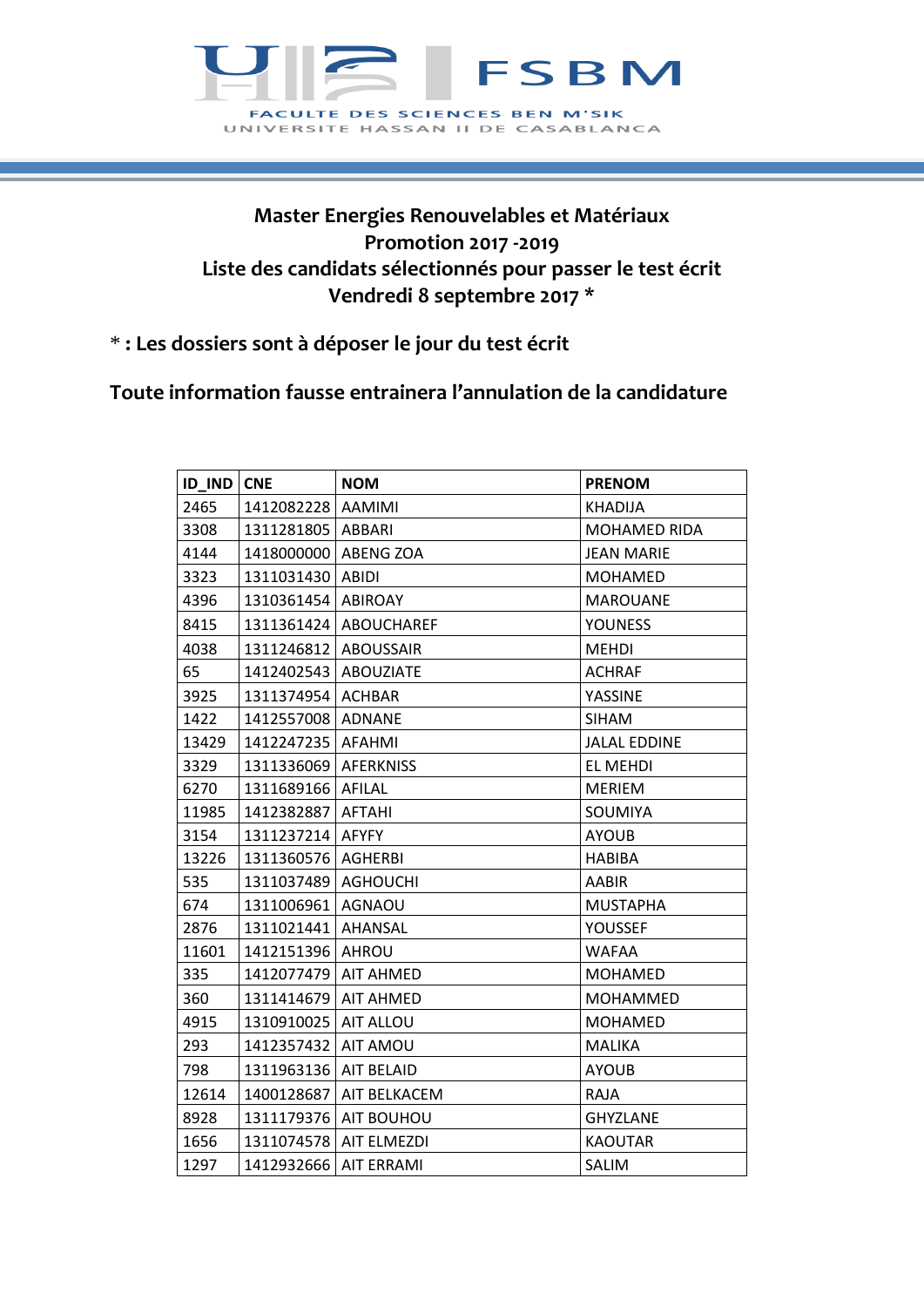| 495   |                         | 1311392460   AIT HAMMOU        | EL MEHDI         |
|-------|-------------------------|--------------------------------|------------------|
| 13526 | 1412008682              | AIT M'HAND                     | <b>LOUBNA</b>    |
| 9797  | 1412253294   AIT OUFKIR |                                | <b>AMINE</b>     |
| 10590 | 1311098236              | <b>AIT RAISS</b>               | <b>MOHAMED</b>   |
| 6356  | 1412077485              | <b>AIT SALAM</b>               | YOUSSEF          |
| 1615  | 1412390978              | <b>AIT YOUSSEF</b>             | YASSINE          |
| 5996  | 1311382701              | <b>AITOUFQUIR</b>              | <b>MOHAMED</b>   |
| 1972  | 1310192435              | AKASTOUM                       | ABDESAMAD        |
| 7707  | 1412330636              | AKRRAMOU                       | <b>GHIZLANE</b>  |
|       |                         | <b>ALAMI LAAROUSSI IDRISSI</b> |                  |
| 1673  | 11533407                | <b>HASSAN</b>                  | SARA             |
| 7524  | 1311009781   ALGOUD     |                                | HAMZA            |
| 424   | 1412329420   ALIF       |                                | <b>HIND</b>      |
| 2068  | 1311537031              | ALLOUN                         | <b>FOUAD</b>     |
| 4519  | 1311032905              | AMAADID                        | <b>RACHID</b>    |
| 1917  | 1311374017              | <b>AMRIBT</b>                  | <b>SOUFIANE</b>  |
| 15895 | 1310011615 ANDAM        |                                | <b>MUSTAPHA</b>  |
| 3839  | 1412368774              | <b>AOURIK</b>                  | <b>OUMAIMA</b>   |
| 1199  | 1311369690              | <b>AQDIM</b>                   | SARA             |
| 261   | 1311381342              | ARDOUZ                         | ANAS             |
| 3692  | 1412390714              | <b>ASRI</b>                    | <b>HOURIA</b>    |
| 710   | 1311421404              | ASSAL                          | <b>MOHAMED</b>   |
| 863   | 1412005489              | <b>ATAALITE</b>                | <b>HASSAN</b>    |
| 1944  | 1412537474              | <b>ATOUEL</b>                  | <b>IMANE</b>     |
| 267   | 1412355677              | <b>AZAF</b>                    | <b>MERIEM</b>    |
| 17167 | 1311040307              | AZMMAL                         | YASSINE          |
| 2960  | 1311165060 AZNAG        |                                | <b>LAHCEN</b>    |
| 11814 |                         | 1412081407   AZOUANATE         | <b>KAOUTAR</b>   |
| 15939 | 1412609067              | <b>AZOUAOU</b>                 | <b>HAMID</b>     |
| 3843  | 1411854525   AZRI       |                                | <b>MOHAMMED</b>  |
| 1554  | 1311249756   AZZAF      |                                | MOHAMMED-ILYASS  |
| 16652 | 1412375701              | <b>BAADDI</b>                  | <b>MERYEM</b>    |
| 2648  | 1412095891              | <b>BAADDI</b>                  | ABDESSAMED       |
| 16865 | 1311096836              | BAAJI                          | <b>LAHCEN</b>    |
| 5640  | 1311377000              | <b>BACHKAR</b>                 | SAMIR            |
| 4399  | 1412095863              | <b>BADDAZ</b>                  | <b>FARID</b>     |
| 5019  | 1311363766              | <b>BADR</b>                    | <b>KHADIJA</b>   |
| 1418  | 1311386205              | <b>BAGGAR</b>                  | ABDELGHANI       |
| 5362  | 1412426426              | <b>BAHA</b>                    | <b>ELHOUCINE</b> |
| 9839  | 1311389447              | BAHA                           | <b>MERYEM</b>    |
| 7216  | 1311539525              | <b>BAHADI</b>                  | HAMZA            |
| 2314  | 1311036068              | <b>BAIBOUD</b>                 | <b>MOHAMED</b>   |
| 14564 | 11933527                | <b>BAIJOU</b>                  | <b>FADWA</b>     |
| 2946  | 1311159544              | <b>BAKARI</b>                  | RANDA            |
| 1818  | 1412396922              | <b>BAKHCHIN</b>                | <b>DIKRA</b>     |
| 6894  | 1311051781              | <b>BAKKAS</b>                  | <b>KHALIL</b>    |
| 2327  | 1412379931              | <b>BALKHITY</b>                | <b>IKRAME</b>    |
| 2937  | 1313208104              | <b>BAOUAHI</b>                 | <b>MOURAD</b>    |
| 5411  | 1311321356              | BARBARA                        | <b>IMANE</b>     |
| 1584  | 12764600                | <b>BARHDADI</b>                | RANYA            |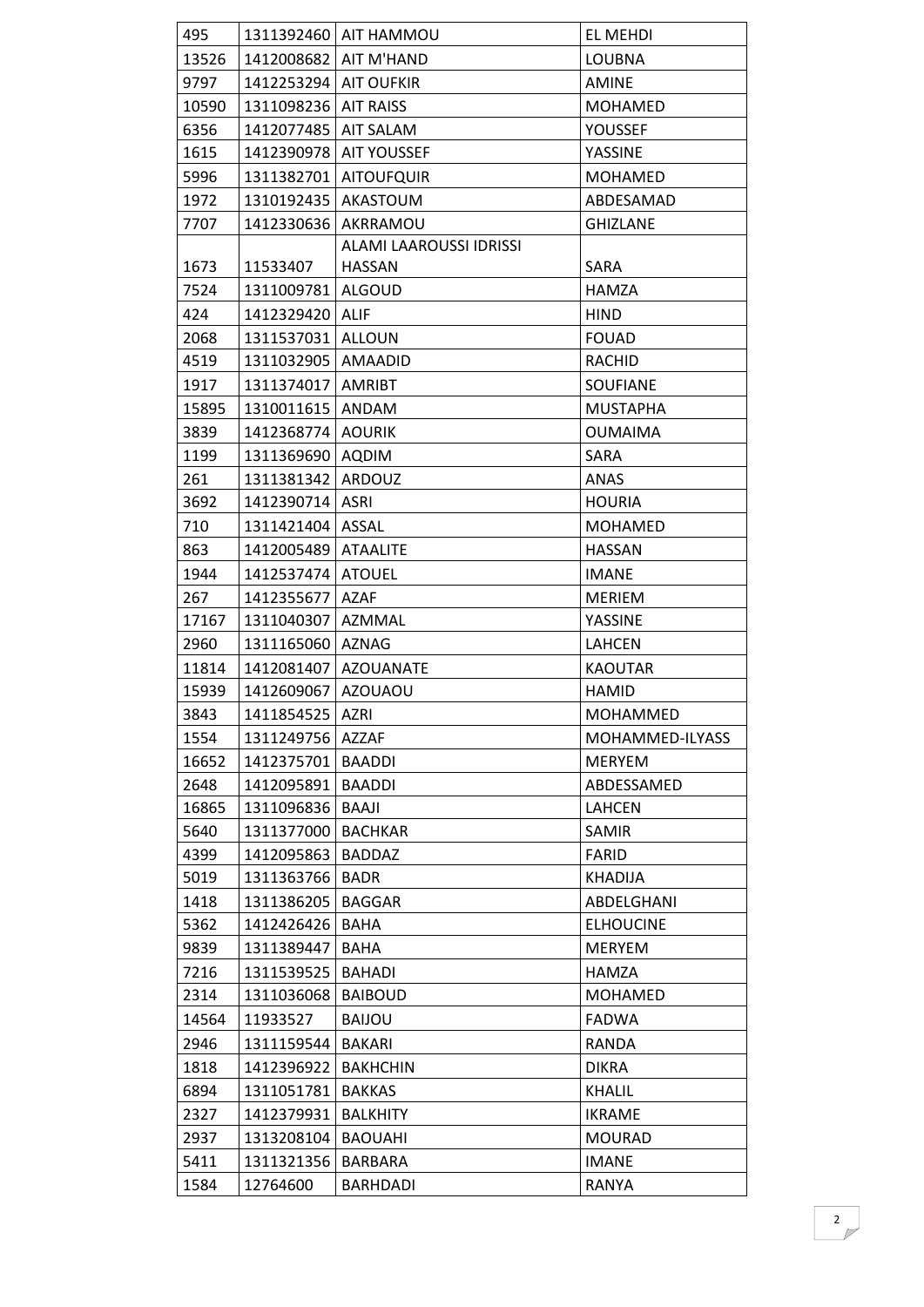| 13962          | 1311231143   BARICHOU  |                             | <b>ASMAE</b>           |
|----------------|------------------------|-----------------------------|------------------------|
| 9978           | 1412015837   BAYED     |                             | SOUKAINA               |
| 5606           | 1412040364             | <b>BAZTAOUI</b>             | LAMIAE                 |
| 14050          | 1411242841   BEJJAJ    |                             | <b>REDA</b>            |
| 489            | 1311238621             | <b>BEKKAR</b>               | <b>OTMANE</b>          |
| 5521           | 1412935722             | <b>BELAGHRISSI</b>          | YOUSSOUF               |
| 4280           | 1311389411             | <b>BELAOUDI</b>             | SANAA                  |
| 4241           | 1412021372             | <b>BELIHI</b>               | SAMIRA                 |
| 3060           | 1311355668             | <b>BELKADI</b>              | <b>RACHID</b>          |
| 2823           | 1311090526             | <b>BELLAZIZ</b>             | YASSIR                 |
| 2375           | 1412151571             | BELYAZID                    | <b>OUMAYMA</b>         |
| 1192           | 1311096323             | <b>BEN AADDI</b>            | <b>MOAAD</b>           |
| 6874           |                        | 1311051873   BEN EL MAHBOUB | <b>AYOUB</b>           |
| 10109          | 1412375598             | <b>BEN HAJJAJ</b>           | <b>MERYEM</b>          |
| 989            | 1412007969             | <b>BENADDY</b>              | ABDELLAH               |
| 705            | 1412244658             | <b>BENAICHA</b>             | <b>IMANE</b>           |
| 5616           | 1311240944             | <b>BENANI</b>               | SOMAYA                 |
| 1581           | 1412316517             | <b>BENBACER</b>             | CHAIMAA                |
| 1661           | 1311854190             | <b>BENBAZZA</b>             | <b>MAROUANE</b>        |
| 6036           | 1412321179   BENBELAID |                             | <b>MOUNA</b>           |
| 778            | 1311759081             | <b>BENCAID</b>              | SALAH-EDDINE           |
| 11528          | 1311252834             | <b>BENCHAGRA</b>            | RABIAA                 |
| 218            | 1311275648             | <b>BENDADA</b>              | <b>HAJAR</b>           |
| 13347          | 1311082542             | <b>BENDAHAN</b>             | <b>WAIL</b>            |
| 13302          | 1311273686             | <b>BENDAHMANE</b>           | <b>AYOUB</b>           |
| 1611           | 1412247416             | <b>BENDRAZ</b>              | <b>MOHAMMED KHALIL</b> |
| 5940           | 1412345292             | BENELASRY                   | HIND                   |
| 808            | 1311352838             | <b>BENHADAD</b>             | SALMA                  |
| 1928           | 1311529761             | <b>BENHAIDA</b>             | <b>MAROUANE</b>        |
| 7 <sup>7</sup> | 11374114               | <b>BENKHOUYA</b>            | FATIMA EZZAHRA         |
| 4239           | 1311296152             | <b>BENREGHAI</b>            | <b>OTHMANE</b>         |
| 8238           | 1412535282             | <b>BENSALEH</b>             | <b>LOUBNA</b>          |
| 656            | 1412250343             | <b>BENSALEM</b>             | <b>NIHAL</b>           |
| 5464           | 1412370828             | <b>BENSALIH</b>             | ZAINAB                 |
| 1470           | 1412356452             | BENYAHYA                    | YOUSSEF                |
| 428            | 1412236212             | <b>BENZINANE</b>            | <b>YOUNES</b>          |
| 8425           | 1311066436             | <b>BERRADA</b>              | YOUSSEF                |
| 16857          | 1412862616             | <b>BETTAR</b>               | <b>AFAFE</b>           |
| 11746          | 1412391744             | <b>BETTAR</b>               | KHADIJA                |
| 2108           | 1412367160             | BIKHALA                     | ROMAISSAA              |
| 146            | 1412337500             | BILI                        | <b>OUMAIMA</b>         |
| 1569           | 1311069755             | <b>BIROUK</b>               | <b>HAMZA</b>           |
| 15499          | 1412023714             | <b>BOU</b>                  | <b>EL HASSAN</b>       |
| 4229           | 1412359510             | <b>BOUCHAMA</b>             | SOUMIA                 |
| 13085          | 1411033204             | <b>BOUDHAIR</b>             | <b>REDOUINE</b>        |
| 8185           | 13005105               | <b>BOUDHAR</b>              | <b>WAFAE</b>           |
| 15633          | 1310167596             | <b>BOUGTAIB</b>             | <b>AYOUB</b>           |
| 586            | 1311153972             | <b>BOUICHICHAN</b>          | <b>OUSSAMA</b>         |
| 8732           | 1311742693             | <b>BOUJOUDAR</b>            | MOHAMED                |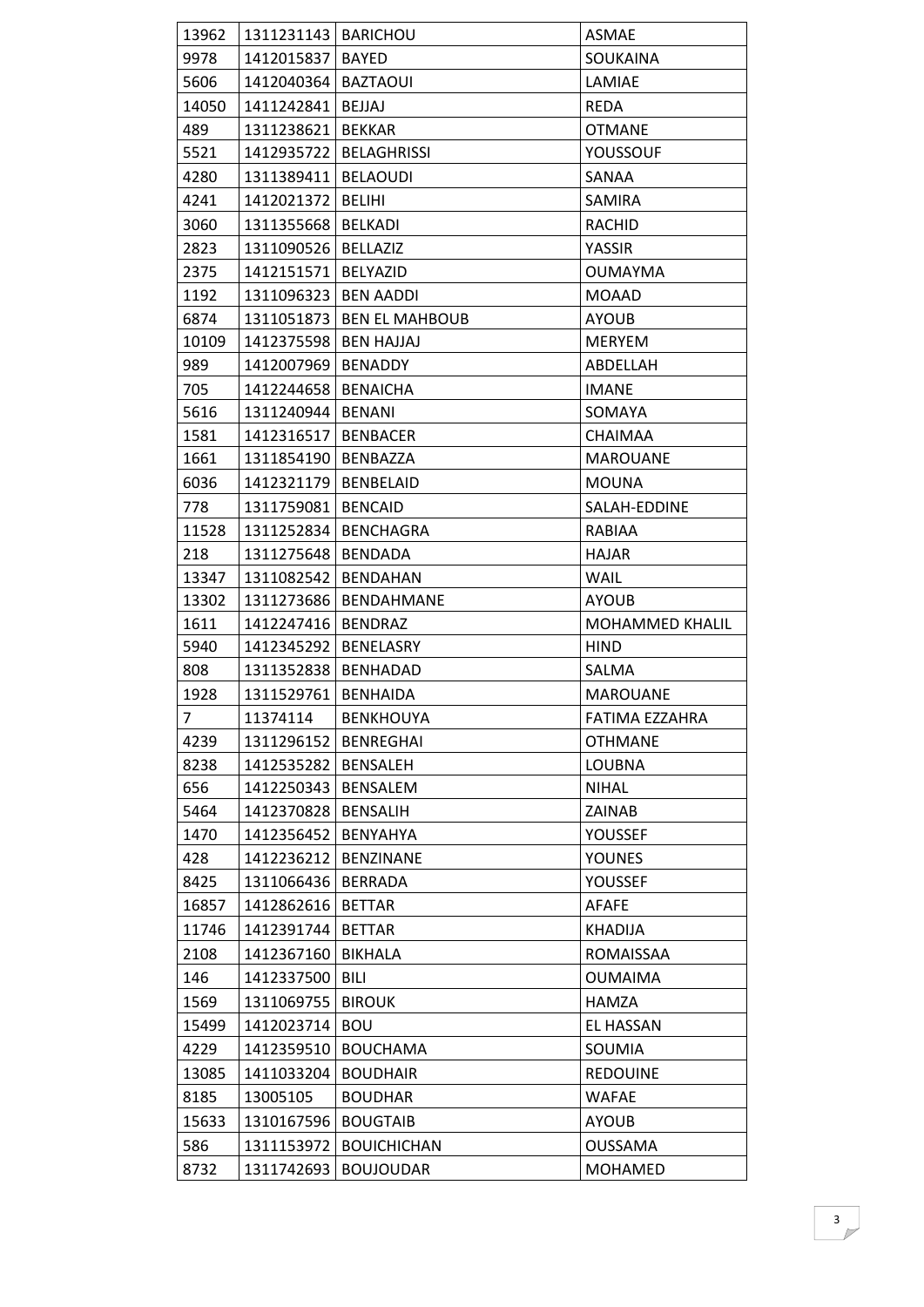| 6733  | 1310122098   BOUKIND |                   | SOUMIA         |
|-------|----------------------|-------------------|----------------|
| 4524  | 1311320338           | <b>BOUKIOUD</b>   | YASSER         |
| 3443  | 1412404068           | <b>BOUKRA</b>     | SAID           |
| 4782  | 1412380106           | <b>BOULAM</b>     | <b>HANANE</b>  |
| 6238  | 1311332617           | <b>BOULKAID</b>   | <b>MAHDI</b>   |
| 15735 | 1412041497           | <b>BOUM</b>       | <b>MARYAM</b>  |
| 1924  | 1412530885           | <b>BOUMHAOUAD</b> | <b>SIHAM</b>   |
| 1808  | 1412227598           | <b>BOUREZZA</b>   | <b>KAOUTAR</b> |
| 5707  | 1311050502           | <b>BOUSAID</b>    | YOUSSEF        |
| 5209  | 1412379935           | <b>BOUSALHAM</b>  | <b>OUMAIMA</b> |
| 12024 | 1414267270           | <b>BOUSELHAM</b>  | <b>ANOUAR</b>  |
| 2913  | 1311073068           | <b>BOUSSATTA</b>  | <b>HASSAN</b>  |
| 7555  | 1311361666           | <b>BOUTALDAT</b>  | <b>MERIEM</b>  |
| 1834  | 1412548921           | <b>BOUTALHA</b>   | <b>IKRAM</b>   |
| 4760  | 1412404189           | <b>BOUZID</b>     | <b>DOUNIA</b>  |
| 4768  | BB140491             | <b>BOUZIDI</b>    | ZAINEB         |
| 10247 | 1412538167           | CHAANOUN          | <b>ACHRAF</b>  |
| 893   | 1412240773           | CHAANOUN          | AMAL           |
| 844   | 1412383167           | CHABANA           | HAMZA          |
| 14817 | 1412332300           | <b>CHAFAI</b>     | <b>KHADIJA</b> |
| 2567  | 1412358981           | <b>CHAFKI</b>     | KARIMA         |
| 878   | 1412341251           | <b>CHAGRAOUI</b>  | <b>MOUAD</b>   |
| 2775  | 1311943587           | <b>CHAKRANI</b>   | <b>HASNAE</b>  |
| 6678  | 1311150877           | <b>CHAOUCH</b>    | SOUHAIL        |
| 12667 | 1412375543           | <b>CHAOUI</b>     | <b>IMAD</b>    |
| 933   | 1311346512           | <b>CHARFANE</b>   | ASMAA          |
| 3135  | 1412321944           | <b>CHARFOUF</b>   | ZINEB          |
| 5659  | 1311280004           | CHARGHAOUI        | <b>MARYAM</b>  |
| 6961  | 1311276891           | <b>CHBAICH</b>    | ABDELLAH       |
| 14686 | 1311385150 CHERGUI   |                   | KAMEL          |
| 3661  | 1412539423           | <b>CHERQAOUI</b>  | EL MEHDI       |
| 4834  | 1412020720           | <b>CHHOUB</b>     | ABDELHAKIM     |
| 290   | 1412384604           | <b>CHIRAJ</b>     | <b>SIHAM</b>   |
| 4371  | 1412231128           | <b>CHNAFA</b>     | <b>HASNA</b>   |
| 4262  | 1311027937           | <b>CHOFI</b>      | MARYAME        |
| 1460  | 1412343020           | <b>CHOUKLAT</b>   | <b>OTHMAN</b>  |
| 9581  | 1311229383           | <b>CHRAIBI</b>    | SAAD           |
| 3126  | 1412227568           | <b>DADOUN</b>     | SOUFYAN        |
| 2974  | 1412166310           | <b>DAHBI</b>      | ZAKARIA        |
| 3445  | 1311170487           | <b>DAHIRI</b>     | <b>IMANE</b>   |
| 6368  | 1311235452           | <b>DAKKANE</b>    | <b>JAOUAD</b>  |
| 572   | 1311319273           | <b>DAKKAOUI</b>   | <b>ILYAS</b>   |
| 429   | 1412399313           | <b>DAMI</b>       | <b>MOUAD</b>   |
| 3593  | 1412228374           | DANGUOU           | <b>RACHID</b>  |
| 8733  | 1311374222           | DAOU              | <b>ZINEB</b>   |
| 1565  | 1311078672           | <b>DAOUZI</b>     | <b>HAMZA</b>   |
| 1641  | 1412374360           | <b>DARDARI</b>    | <b>OTHMANE</b> |
| 2133  | 1412337324           | <b>DARMICH</b>    | YOUSSEF        |
| 4637  | 1311335973           | <b>DHIDAH</b>     | AYMANE         |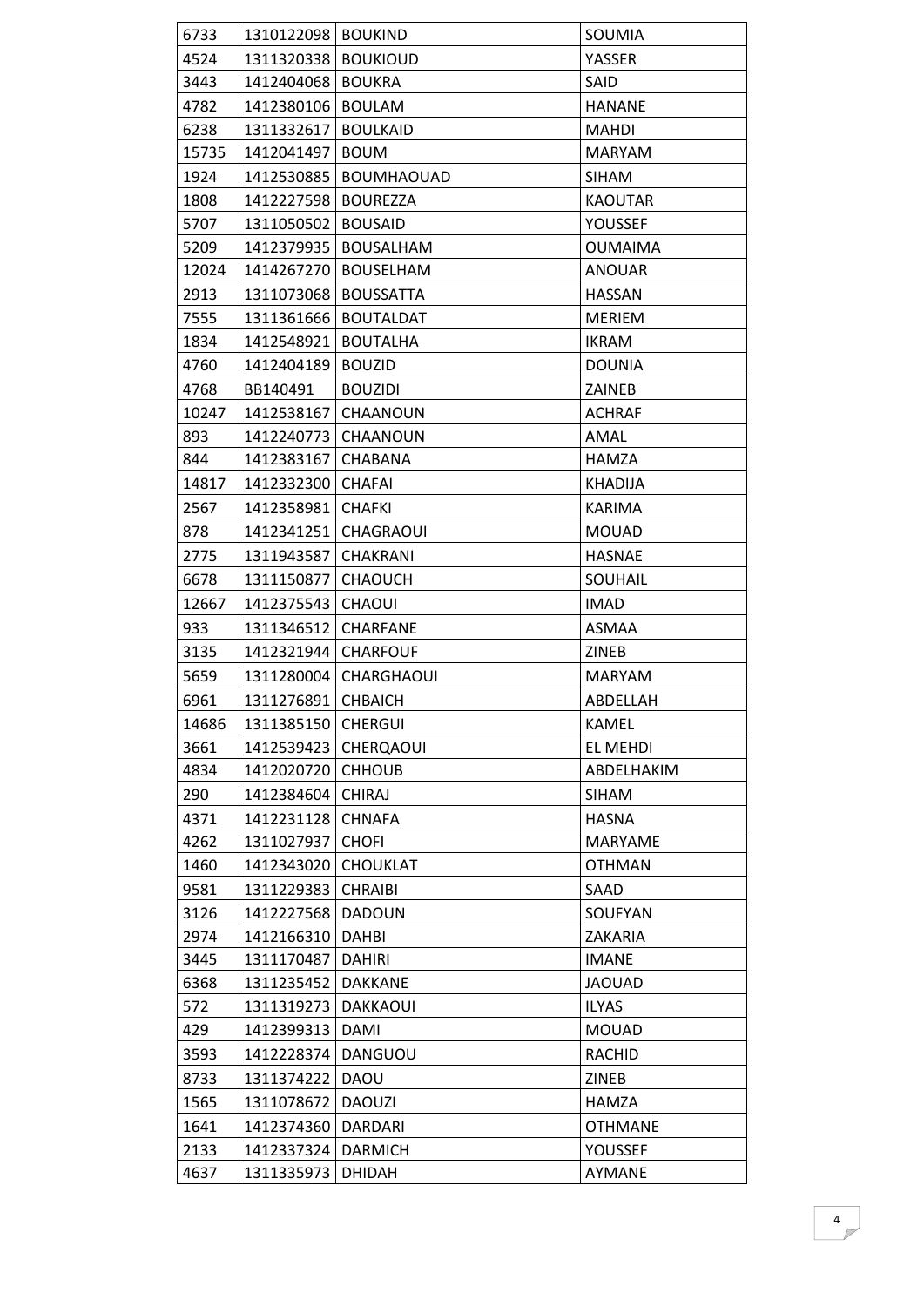| 8713  | 1311236101   DLOO      |                        | AHLAM                 |
|-------|------------------------|------------------------|-----------------------|
| 4188  | 1311250311             | <b>DRAIGUI</b>         | <b>OMAR</b>           |
| 1045  | 1412540103             | <b>DRIBKI</b>          | SARA                  |
| 5305  | 12020728               | <b>DRISSI</b>          | <b>MOHAMED</b>        |
| 1484  | 1311017615             | <b>DRISSI</b>          | <b>MOHAMED</b>        |
| 1458  | 1412173685             | <b>ECHAB</b>           | <b>OUMAIMA</b>        |
| 2591  | 1412361893             | <b>ECHAIBI</b>         | <b>ASSIA</b>          |
| 2082  | 1414399066             | <b>ECHAROUNI</b>       | <b>MOHAMMED</b>       |
| 5470  | 1412912910             | <b>ECHCHAD</b>         | <b>AYOUB</b>          |
| 6701  | 12089223               | EHAM                   | KHALIL                |
| 1182  | 1313556364             | <b>EJJITE</b>          | YOUSSEF               |
| 3826  | 1311279622             | EL ACHHAM              | ZAKARIA               |
| 6170  |                        | 1412238291 EL AISSAOUI | <b>BILAL</b>          |
| 2035  | 1412053906             | <b>EL ALAOUI</b>       | <b>MOHAMED</b>        |
| 80    | 1311340301             | <b>EL AMMOURI</b>      | EL MEHDI              |
| 11410 | 1412932674             | EL ANSARI              | YASSINE               |
| 10062 | 1311271951   EL ARICHE |                        | AHMED                 |
| 4246  | 1412152141             | <b>EL ASRI</b>         | <b>SABRINE</b>        |
| 3835  | 1311165229             | <b>EL ASSRAOUI</b>     | <b>ATIKA</b>          |
| 1391  | 11026013               | EL AYADI               | LARBI                 |
| 11981 | 1310371708             | EL AZZOUZI             | <b>MUSTAFA</b>        |
| 3633  | 1210730997             | <b>EL BAKKALI</b>      | SOULAIMAN             |
| 14651 | 1412552321             | EL BAQQAL              | YOUSSEF               |
| 1408  | 1311533419             | <b>EL BORR</b>         | MOHAMMED ACHRAF       |
| 5245  | 1311235539             | <b>EL FAKHOURI</b>     | <b>HASSAN</b>         |
| 1483  | 1311071063             | <b>EL GANICH</b>       | HAJAR                 |
| 3665  | 1412551306   EL GARNI  |                        | <b>MOHAMED KHALIL</b> |
| 6093  | 1311932593             | <b>EL GHOMARI</b>      | <b>AZZEDDINE</b>      |
| 827   | 1311540715   EL GHORSA |                        | <b>KAOUTAR</b>        |
| 12228 | 1311000599             | <b>EL GUENIGUE</b>     | <b>IKRAM</b>          |
| 9449  | 1311521378             | EL HADDAD              | FATIMA-EZZAHRAE       |
| 6883  | 1412539422             | EL HADRI               | <b>MAROUAN</b>        |
| 294   | 1311228396             | <b>EL HADRI</b>        | <b>ACHRAF</b>         |
| 6011  | 1412334947             | <b>EL HAID</b>         | <b>LOUBNA</b>         |
| 5800  | 1311297838             | EL HAOUZI              | <b>ILIAS</b>          |
| 5392  | 1412343674             | EL IBRICHI             | ABDERRAHIM            |
| 1975  | 1412238212             | EL IDRISSI             | <b>BOUYAHIA</b>       |
| 14452 | 1412703870             | EL ISSAOUI             | <b>FATIMA</b>         |
| 1842  | 1412542321             | <b>ELJOUMRI</b>        | LOUBNA                |
| 5678  | 1313901627             | EL KABBAB              | <b>HICHAM</b>         |
| 5219  | 1411053051             | EL KASMI               | EL ASSIAD             |
| 3253  | 1412320197             | <b>EL KEBCH</b>        | FATIMA EZZAHRA        |
| 7814  | 1311369463             | EL KHAOUA              | <b>BILAL</b>          |
| 1640  | 1412322105             | EL MAACHI              | <b>IKRAM</b>          |
|       |                        |                        | MOHAMMED              |
| 4439  | 1311228468             | EL MADINI              | HASSANE               |
| 1319  | 1412378448             | EL MAKRI IDRISSI       | <b>MERIEM</b>         |
| 15674 | 1311690665             | EL MARAZGIOUI          | SALOUA                |
| 15585 | 1412274777             | EL MASRY               | ASMAA                 |
| 5985  | 1412374870             | EL MESRAR              | <b>HASNAA</b>         |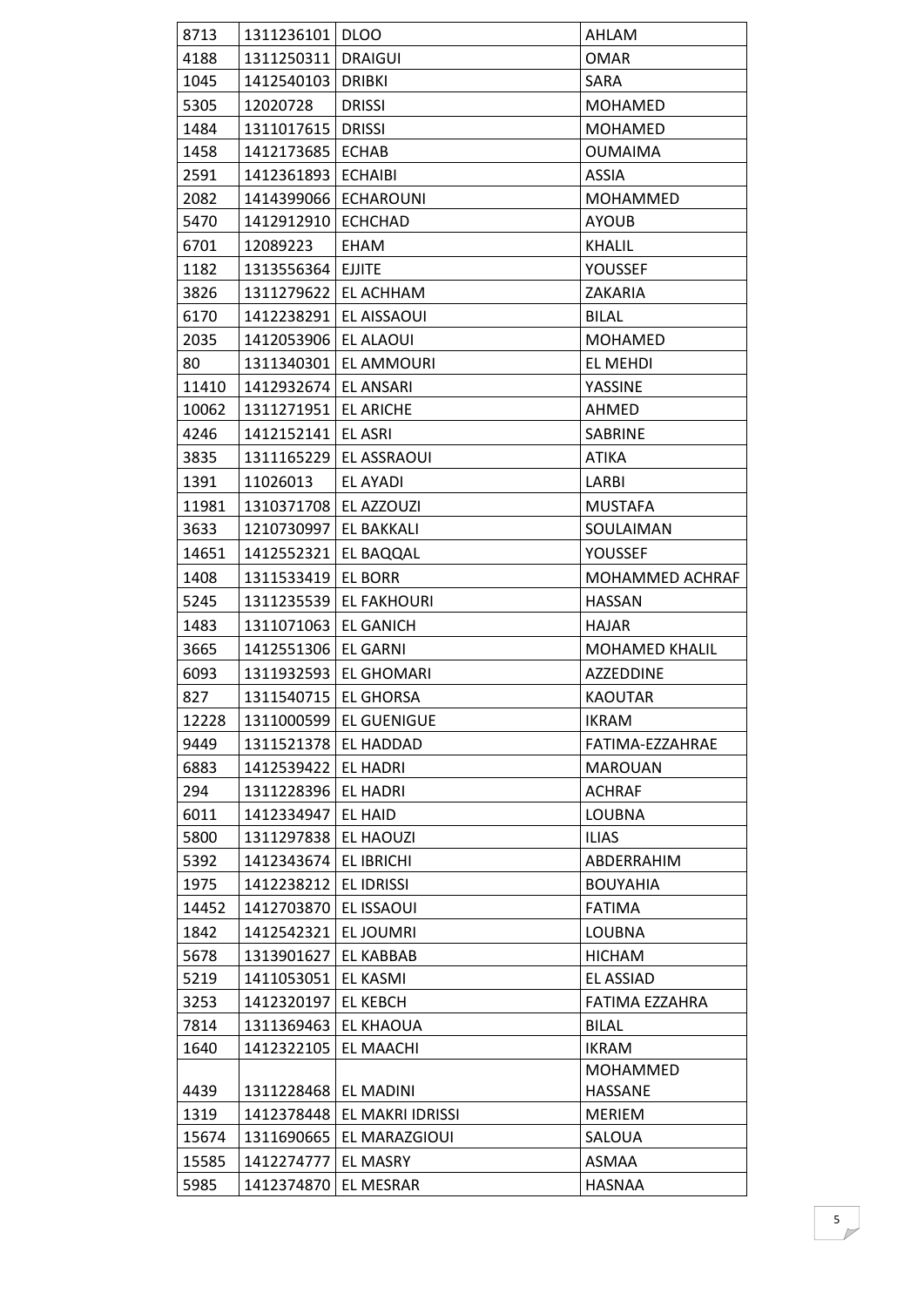| 7131  | 1412868205   EL YOUSFI   |                          | <b>BILAL</b>      |
|-------|--------------------------|--------------------------|-------------------|
| 12332 | 1311537841   ELAALY      |                          | <b>HANANE</b>     |
| 17770 | 1311335688   ELAIGUEL    |                          | <b>REDA</b>       |
| 1032  | 1412386191   ELASRI      |                          | <b>LOUBNA</b>     |
| 3562  | 1412074191   ELATCHANE   |                          | KARIMA            |
| 4350  | 1311336512   ELAZZAOUI   |                          | SARA              |
| 1178  | 11254688                 | ELFAZAZY                 | ABDLALI           |
| 407   | 1311074606   ELHAIL      |                          | <b>FATIHA</b>     |
| 6926  | 1412426548   ELHAJJAMI   |                          | <b>KHADIJA</b>    |
| 5236  | 1411085355               | <b>ELHAOUZI</b>          | ADIL              |
| 2028  | 1412247237               | ELHARRIBA                | JAMILA            |
| 4988  | 1311077327               | <b>ELHATIMY</b>          | <b>MERIEM</b>     |
| 5798  | 1311274670               | <b>ELHILALI</b>          | ABDELJALIL        |
| 5785  | 1311229862               | <b>ELKOBBI</b>           | ABDERRAZAK        |
| 3101  | 1412395066               | <b>ELKORI</b>            | RABIAA            |
| 1997  | 1414006747               | <b>ELMAHDAOUI</b>        | <b>AMINE</b>      |
| 1711  | 1311344367               | <b>ELMAKHLOUFY</b>       | ABDELJALIL        |
| 5887  | 1329253989               | <b>ELMIMOUNI</b>         | <b>AYOUB</b>      |
| 5187  |                          | 1412382265   ELMOKADEM   | <b>ILHAM</b>      |
| 2771  | 1311244666               | <b>ELMORTAJI</b>         | ZAKARIA           |
| 10267 |                          | 1311376271   ELOUADDAH   | <b>NISSRINE</b>   |
| 3349  | 1412247376               | ELOUALLADI               | FATIMAEZZAHRA     |
| 9603  | 1310386773               | <b>ELOUAZZANI TAYIBI</b> | ABDELMAJID        |
| 2732  | 1311547395               | ELRHALI                  | <b>MEHDI</b>      |
| 1143  | 1412380000               | <b>ELRHAYOUR</b>         | ZINEB             |
|       |                          |                          |                   |
| 14422 | 11412251                 | <b>ENNAJY</b>            | <b>OUSSAMA</b>    |
| 13500 | 1412750962               | <b>ENNOUICHI</b>         | <b>AYOUB</b>      |
| 1429  | 1412052221   ERRABHI     |                          | <b>ANOUAR</b>     |
| 4604  | 1412273506               | ER-RAJY                  | <b>HICHAM</b>     |
| 3103  | 1412232299   ES, SLIMANI |                          | <b>MOHAMMED</b>   |
| 1980  | 1412550468   ESSABRI     |                          | ANAS              |
| 5506  | 1412386200               | ESSAHABY                 | YOUSSEF           |
| 900   | 1311343632               | <b>ESSAKHRAOUI</b>       | <b>MERIEM</b>     |
| 6166  | 1412404212               | <b>ES-SALHI</b>          | SALAH-EDDINE      |
| 14141 | 1311329574               | ES-SAOUAB                | <b>YOUNES</b>     |
| 4360  | 1311533348               | <b>ESSOUR</b>            | <b>REDA</b>       |
| 3679  | 1412083731               | <b>ETTAGHY</b>           | <b>KHADIJA</b>    |
| 246   | 1412387472               | <b>EZAHIDI</b>           | <b>OMAR</b>       |
| 479   | 1311364004               | EZZAARY                  | <b>CHAIMAA</b>    |
| 5916  |                          | 1311229882   EZ-ZARYOUHY | <b>INTISSAR</b>   |
| 3171  | 1412232296   FADIL       |                          | MOHAMMED AMINE    |
| 6649  |                          | 1412271460   FADOUACHE   | <b>NOUREDDINE</b> |
| 2874  | 1412279053               | FAKI                     | <b>ILYASS</b>     |
| 1234  | 1311360485               | <b>FALEH</b>             | ZINEB             |
| 12841 | 1412233982   FATHI       |                          | KHAOULA           |
| 458   | 1412383138   FATIHI      |                          | <b>DOUNIA</b>     |
| 9561  | 1311782134   FELLAHI     |                          | <b>JIHANE</b>     |
| 6050  | 1311419471   FETHALLAH   |                          | RAJAE             |
| 4142  | 1311698167   FETIAN      |                          | <b>HOUDA</b>      |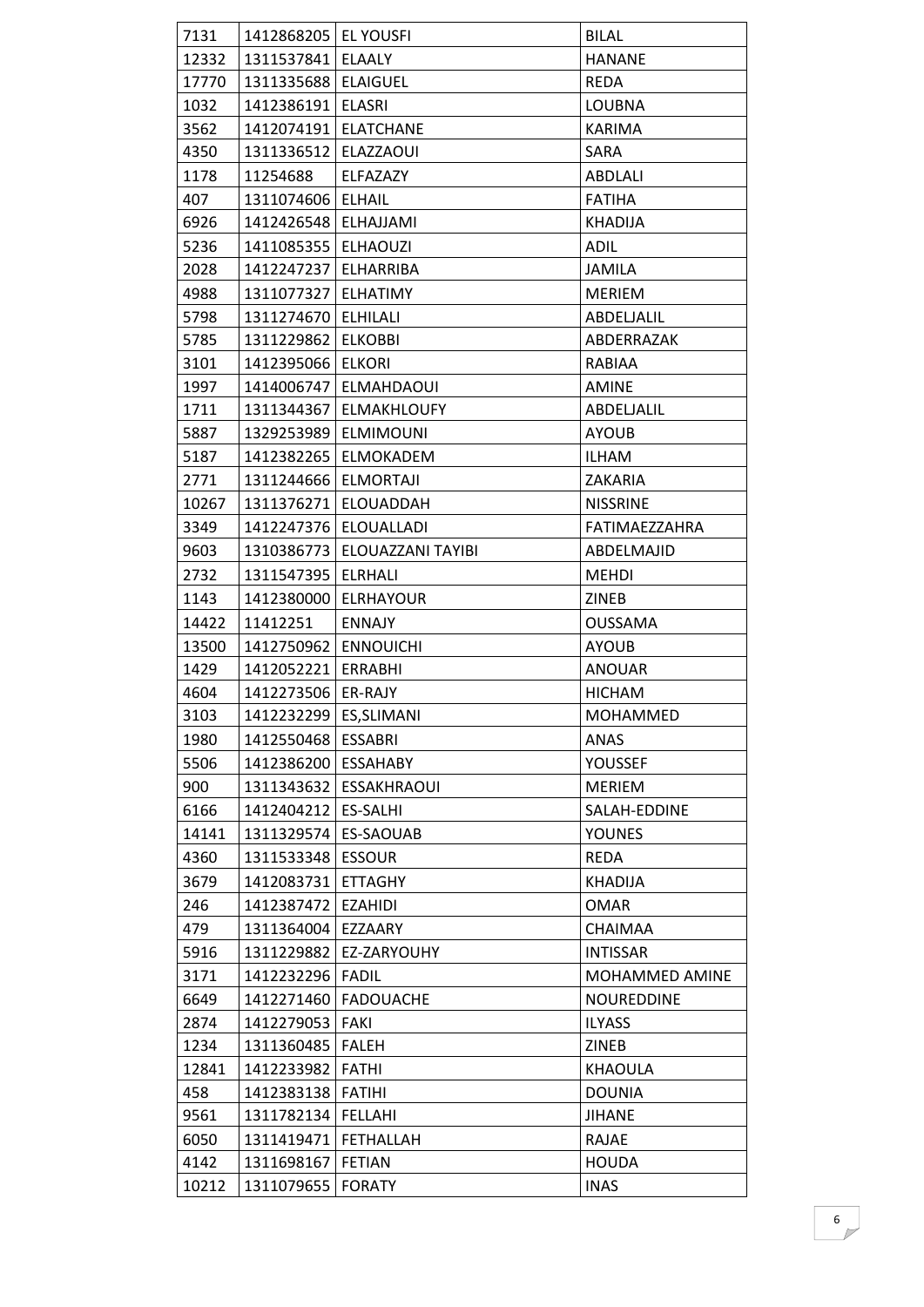| 465   | 1412383942   FOUAJ     |                         | ZAKARIA             |
|-------|------------------------|-------------------------|---------------------|
| 14006 | 1311227551 GALMASSI    |                         | <b>WIAME</b>        |
| 728   | 1412409071             | <b>GHAOUCHI</b>         | ABDELHAKIM          |
| 14540 | 1311382222             | <b>GHARRAB</b>          | SARA                |
| 2817  | 1311242832             | <b>GRIOUA</b>           | <b>IMANE</b>        |
| 3859  | 1311225580             | <b>HACHEM</b>           | <b>OUAFA</b>        |
| 208   | 1414269022             | <b>HADAF</b>            | YOUSSEF             |
| 13743 | 1311081173             | <b>HADID</b>            | <b>MARIA</b>        |
| 2450  | 1412237053             | <b>HADRI</b>            | <b>MARIEM</b>       |
| 353   | 141085887              | <b>HAFID</b>            | <b>CHAIMAA</b>      |
| 733   | 1412085887             | <b>HAFID</b>            | CHAIMAA             |
| 11307 | 12379001               | <b>HAJJOUBI</b>         | ABDESSAMAD          |
| 5040  | 1412345213             | <b>HAKMI</b>            | <b>AYOUB</b>        |
| 12048 | 1412433348             | <b>HALOUANI</b>         | SALMA               |
| 144   | 1311337339             | <b>HAMI</b>             | YAHYA               |
| 8645  | 1311231127             | <b>HANNAN</b>           | <b>RIDA</b>         |
| 4510  | 1311271167             | <b>HAOUAS</b>           | <b>HAYAT</b>        |
| 367   | 1311017831             | <b>HAOUZAN</b>          | ZAKARIA             |
| 5903  | 1311320136             | HARAKAT                 | CHAIMAA             |
| 1553  | 1311369647             | HARKAT                  | SOUKAINA            |
| 5041  | 1412537367             | <b>HASSAD</b>           | <b>FATIMA ZOHRA</b> |
| 11811 | 1311225604             | <b>HELLAL</b>           | SOUKAINA            |
| 3741  | 1311187855             | <b>HIBOT</b>            | <b>OTHMANE</b>      |
| 3183  | 1412322878             | HILALI                  | <b>HOUSSINE</b>     |
| 15410 | 12253884               | <b>HLAMNACH</b>         | <b>BADR</b>         |
| 6860  | 1412292145   HSAINI    |                         | <b>MOHAMED</b>      |
| 2127  | 1310020033   IBAAZ     |                         | RACHID              |
| 2355  | 1412547507   IBBUR     |                         | <b>CHAIMAE</b>      |
| 59    | 1412383069             | <b>IBNATTA</b>          | YOUSSEF             |
| 752   |                        | 1412008063   IDHAMMOU   | MOHANAD             |
| 8279  | 1311040302   ID-OUARAB |                         | <b>MUSTAPHA</b>     |
| 1501  | 1310126684   IGUERD    |                         | YOUSSEF             |
| 41    | 1411375924             | <b>IMGIRNE</b>          | <b>AYOUB</b>        |
| 8429  | 1311029289             | <b>IZEM</b>             | YASSINE             |
| 3260  | 1412244190             | IZIKA                   | <b>MOUHCINE</b>     |
| 4045  | 1412355511             | <b>JABIR</b>            | SARA                |
| 932   | 12383910               | <b>JALOUANE</b>         | <b>KARIM</b>        |
| 521   | 1412378576             | <b>JAMMAL</b>           | <b>MARIYAM</b>      |
| 6515  | 1412355144             | JANATI                  | SAIDA               |
| 649   | 1412323708   JARITEN   |                         | <b>MARWANE</b>      |
| 3070  | 1412154032             | JARMOUNI-ELIDRISSI      | <b>IKRAME</b>       |
| 711   | 1311356386             | <b>JISMANI</b>          | SARA                |
| 3604  | 1311423579             | <b>JOUALLI</b>          | <b>ELMEHDI</b>      |
| 870   | 1412903400             | KAA                     | <b>HICHAM</b>       |
| 919   | 1311245794             | <b>KABBAB</b>           | <b>ILYASS</b>       |
| 2517  | 1412346769             | <b>KABIRI</b>           | <b>BADR</b>         |
| 4482  | 1412235454             | <b>KADDIOUI IDRISSI</b> | <b>BOUCHRA</b>      |
| 5926  | 1412270924             | KARDOUDI                | MOHAMMED            |
| 4228  | 1311193052             | <b>KARROUM</b>          | YASSINE             |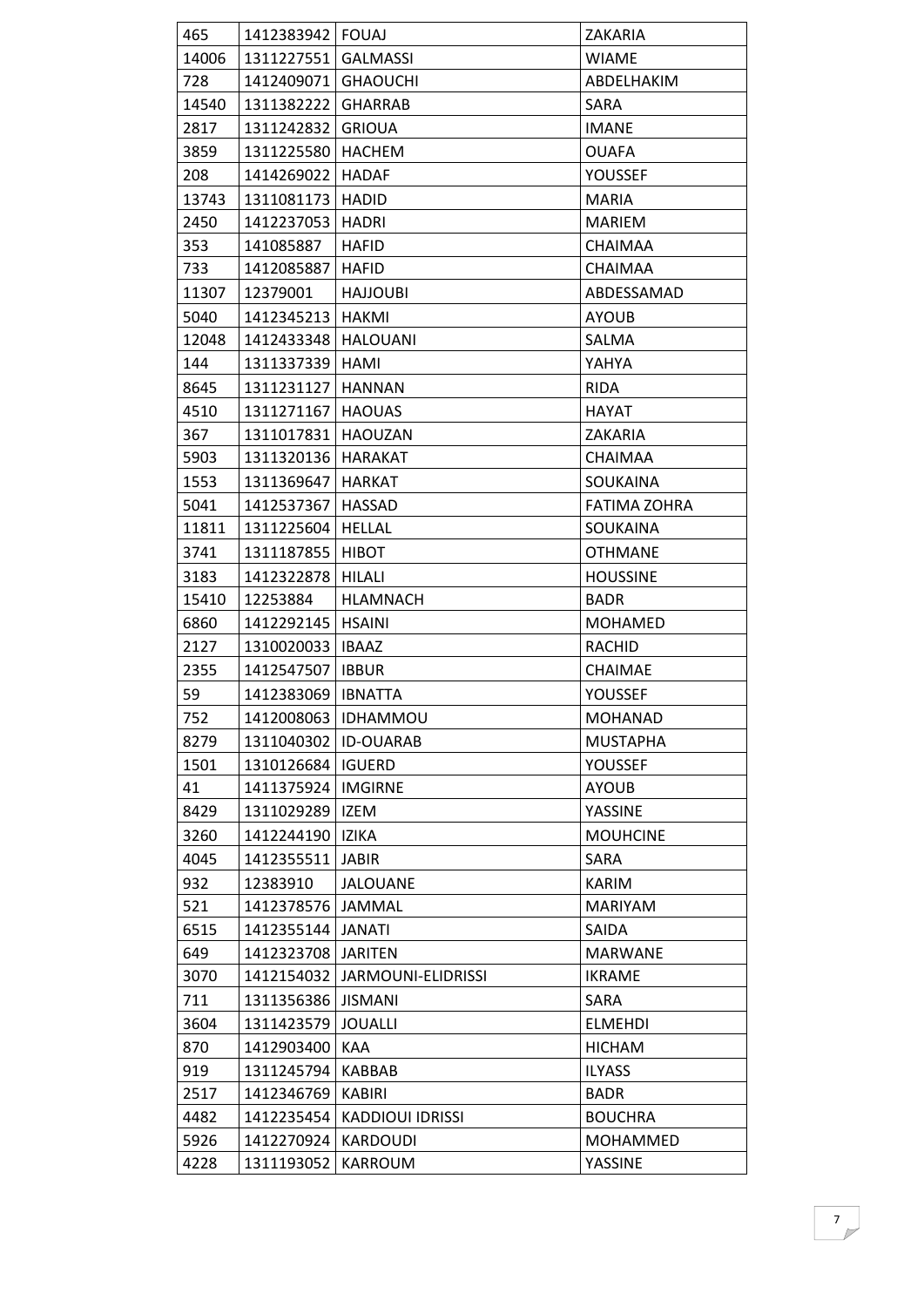| 1191  | 1311385767   KARSI     |                                 | <b>MOUAD</b>        |
|-------|------------------------|---------------------------------|---------------------|
| 5258  | 1311537212   KDIDER    |                                 | CHAIMAE             |
| 3292  | 1311543091   KHALLOUQI |                                 | YASSIN              |
| 584   |                        | 1412393024   KHARBOUCH          | <b>HAFCA</b>        |
| 7790  | 1412037619   KHBAZ     |                                 | ZAKARIA             |
| 3607  |                        | 1412023696   KHOUBBANE          | <b>MARIAM</b>       |
| 16610 | 1412868086             | KHOULA                          | LAYLA               |
| 6635  | 1412330411             | <b>KHOULOUD</b>                 | SOUAD               |
| 539   | 1412393412             | <b>KHOURICHEF</b>               | <b>MOUAD</b>        |
| 1406  | 1311555844             | KOUZZI                          | SALMA               |
| 6930  | 1412070213             | <b>KSAS</b>                     | <b>HOUDA</b>        |
| 17226 | 1412244149   LAADASSI  |                                 | ZAYNAB              |
| 1035  | 1412368224   LAARAJ    |                                 | <b>HAMID</b>        |
| 133   | 1412384696   LABLALI   |                                 | <b>MOHAMMED</b>     |
| 15695 | 1412375723   LABROUZI  |                                 | YAHYA               |
| 590   | 1412355510 LAFKHAR     |                                 | <b>KHADIJA</b>      |
| 9765  | 1311535926   LAFQUI    |                                 | <b>BENAISSA</b>     |
| 3172  | 1311077557             | LAGZOULI                        | AHMED               |
| 5915  | 1412193747   LAHBABI   |                                 | <b>HASNAE</b>       |
| 901   | 1311335460   LAKHDAIRI |                                 | <b>OUMAIMA</b>      |
| 2395  |                        | 1412534786   LAKHLIFI ELIDRISSI | <b>ZINEB</b>        |
| 10410 | 1412318963   LAMINE    |                                 | <b>REDOUANE</b>     |
| 3799  | 1412356262   LAMJIDI   |                                 | <b>IMAD</b>         |
| 6187  |                        | 1412235475   LAMKHARBECH        | ABDESSAMAD          |
| 89    | 1412389125             | <b>LASFAR</b>                   | <b>MOHAMED</b>      |
| 38    | 1412338265   LASRY     |                                 | <b>AYOUB</b>        |
| 1074  | 1412085251   LAYADI    |                                 | <b>HOUDA</b>        |
| 6618  | 1412908309   LEBNAITI  |                                 | <b>ANASS</b>        |
| 694   | 1311415396   LEGMIRI   |                                 | SARA                |
| 1091  | 1412377301 LIAMANI     |                                 | MAJDA               |
| 5782  | 11027240               | <b>LOUHI</b>                    | <b>ILYASS</b>       |
| 1400  | 1412523950             | <b>MAACH</b>                    | <b>OUMAIMA</b>      |
| 647   | 1311017761             | <b>MADI</b>                     | <b>MOHAMED</b>      |
| 6543  | 1412337444             | <b>MADKOUR</b>                  | <b>MOHSINE</b>      |
| 12266 | 1412390803             | <b>MAGRI</b>                    | <b>OUMAIMA</b>      |
| 6726  | 1311370903             | <b>MAHDAR</b>                   | ZINEB               |
| 1613  | 1412227715             | <b>MAHFODI</b>                  | <b>ATHMAN</b>       |
| 57    | 1412425898             | <b>MAHIR</b>                    | <b>MAHA</b>         |
| 2509  | 1311179390             | MAISSOU                         | <b>MUSTAPHA</b>     |
| 5433  | 1311539572             | <b>MAKHLADI</b>                 | SAAD                |
| 14207 | 1311691994             | <b>MAKHLOUFI</b>                | CHAIMAE             |
| 172   | 1311369683             | <b>MANAR</b>                    | <b>RIDA</b>         |
| 5191  | 1311330843             | <b>MANKOUCH</b>                 | AZZEDDINE           |
| 361   | 1310242365             | <b>MANNANI</b>                  | SAID                |
| 8829  | 1412242873             | <b>MAROURI</b>                  | <b>MERIEM</b>       |
| 1766  | 1412323717             | <b>MASRAR</b>                   | <b>MOHAMED TAHA</b> |
| 663   | 1412279596             | MAZA                            | <b>INTISSAR</b>     |
| 8259  | 1311286483             | <b>MAZER</b>                    | <b>KHAOULA</b>      |
| 5762  | 1414902628             | <b>MELLOUK</b>                  | <b>HICHAM</b>       |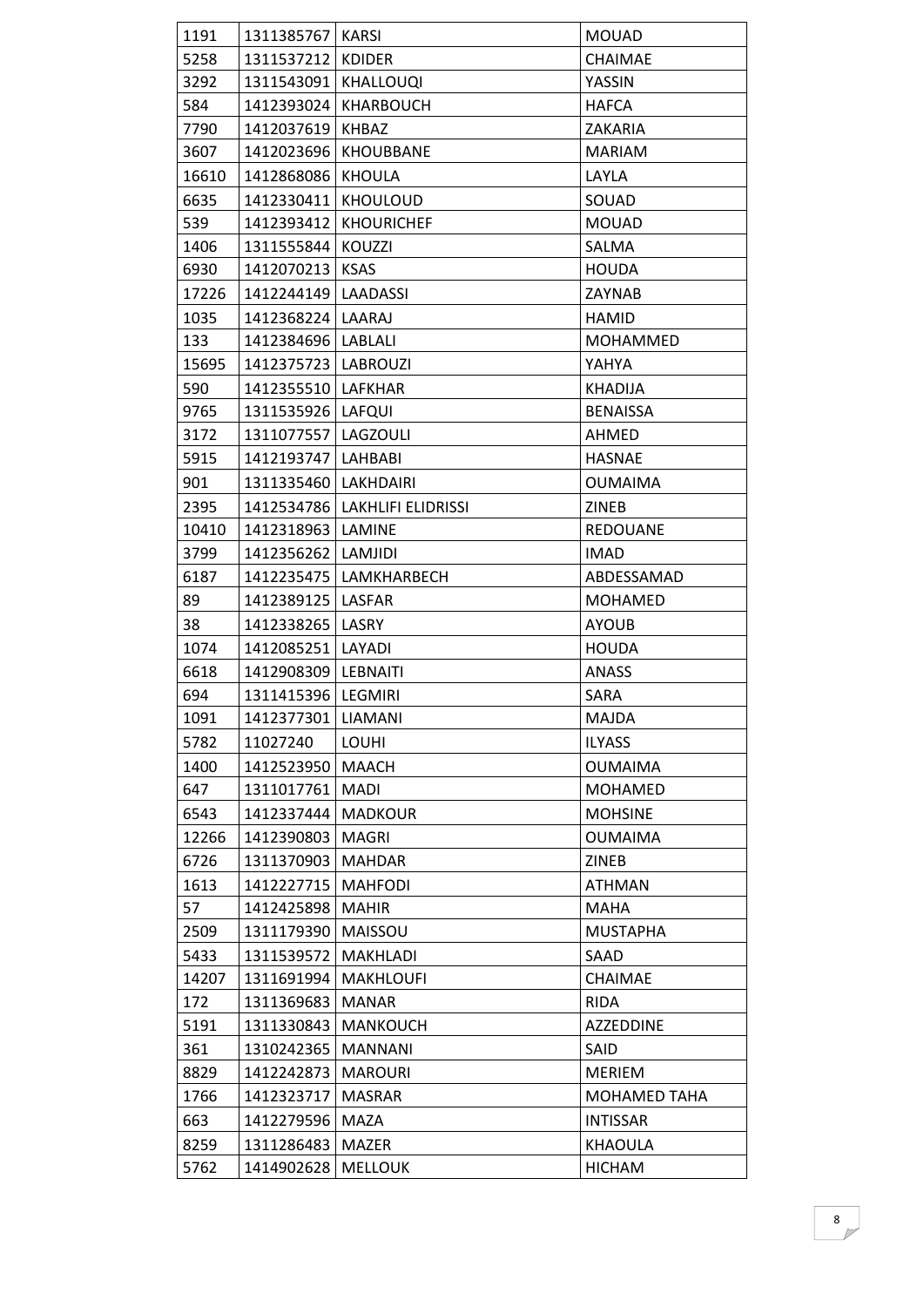| 2480  | 1311389973   MELLOUKI |                        | <b>MARWA</b>     |
|-------|-----------------------|------------------------|------------------|
| 19    | 1311363857   MESNAOUI |                        | <b>ACHRAF</b>    |
| 2779  | 1311244120   MESSAK   |                        | MOHAMMED EL HADI |
| 3307  | 1412376062   MIFDAL   |                        | SOUKAINA         |
| 13733 |                       | 1311014625   MOHADDERE | <b>KHALIL</b>    |
| 1170  | 1311374393   MOHIB    |                        | WALID            |
| 5675  | 1311237942   MOHSINE  |                        | <b>HOUDA</b>     |
| 4577  | 1311555008   MORHIM   |                        | YASSINE          |
| 94    |                       | 1412354982   MOSSADDIK | <b>BADR</b>      |
| 15018 | 1311297883   MOUDNIB  |                        | <b>HAMZA</b>     |
| 12284 | 1329052639            | <b>MOULOUDI</b>        | <b>TALBOYA</b>   |
| 5444  | 1412391470   MOUMEN   |                        | <b>MOHAMED</b>   |
| 3340  | 1311193092   MOUSLIH  |                        | SAID             |
| 12147 |                       | 1412371174   MOUSSADEQ | SALMA            |
| 5727  |                       | 1412386035   MOUSSAOUI | KHADIJA          |
| 6495  | 1311378572   MRIHINE  |                        | AYMANE           |
| 976   | 1412908290   NACRI    |                        | <b>NADA</b>      |
| 5200  | 1412237342   NAFID    |                        | <b>MOAD</b>      |
| 4215  | 1412390811   NAIME    |                        | <b>HAKIMA</b>    |
| 1596  | 1310374131 NAJJI      |                        | <b>SOUFIANE</b>  |
| 673   | 1412243062   NAKIRI   |                        | <b>OUMNIYA</b>   |
| 3326  | 1210284736   NASLOUBI |                        | ZINEB            |
| 6138  | 1311419818            | NASROUALLAH            | <b>MOHAMED</b>   |
| 1023  | 1311355084            | <b>NAZIH</b>           | <b>NAJOUA</b>    |
| 12777 | 1311227669   NCIR     |                        | <b>NOAMANE</b>   |
| 2457  | 1311228441            | <b>NEFRAOUI</b>        | AMAL             |
| 14363 | 1412405354            | <b>NICHAN</b>          | <b>AMINA</b>     |
| 4943  | 1310358156            | <b>NIDBOUFKER</b>      | KARIM            |
| 1843  | 1412028822 NIFAKIANE  |                        | OMAR             |
| 1375  | 1412555004 NIHOU      |                        | <b>NAJAT</b>     |
| 5911  |                       | 1412375644 NOUKHKHALI  | ABDESSALAM       |
| 4523  | 1411271394            | <b>NOUNI</b>           | <b>MAROUAN</b>   |
| 4467  | 1412279027            | <b>ORFI</b>            | <b>HAMZA</b>     |
| 2406  | 1412374831            | <b>OUADIH</b>          | OMAR             |
| 841   | 1311376482            | <b>OUAHDI</b>          | <b>ZINEB</b>     |
| 2524  | 11236156              | <b>OUAHIDI</b>         | <b>AYYOUB</b>    |
| 5145  | 1311026525            | <b>OUANTAR</b>         | <b>KHAOULA</b>   |
| 1440  | 1412163850            | <b>OUARCHI</b>         | <b>AMINE</b>     |
| 8947  | 1412331631            | <b>OUASIF</b>          | <b>BRAHIM</b>    |
| 5836  | 1412248158            | <b>OUAZIZ</b>          | AMINE            |
| 1384  | 1412904744            | <b>OUDAOUI</b>         | <b>KENZA</b>     |
| 4090  | 1311338902            | <b>OUDOUCH</b>         | <b>FATIHA</b>    |
| 11415 | 1412331732            | <b>OUDRIKI</b>         | AMINA            |
| 1684  | 1313407962            | <b>OUGGADI</b>         | <b>HAMZA</b>     |
| 1702  | 1311367420            | <b>OUIDADI</b>         | <b>LOUBNA</b>    |
| 6022  | 1311369571            | <b>OULAILLAH</b>       | <b>HASNAE</b>    |
| 6570  | 1414307060            | <b>OULDHNINI</b>       | YOUSSEF          |
| 9558  | 1412166242            | <b>OULGHAZI</b>        | YOUSSEF          |
| 2920  | 1412328353            | <b>OUMGHAR</b>         | KHADIJA          |
| 11199 | 1412042008            | <b>OUMZZI</b>          | <b>GHIZLAN</b>   |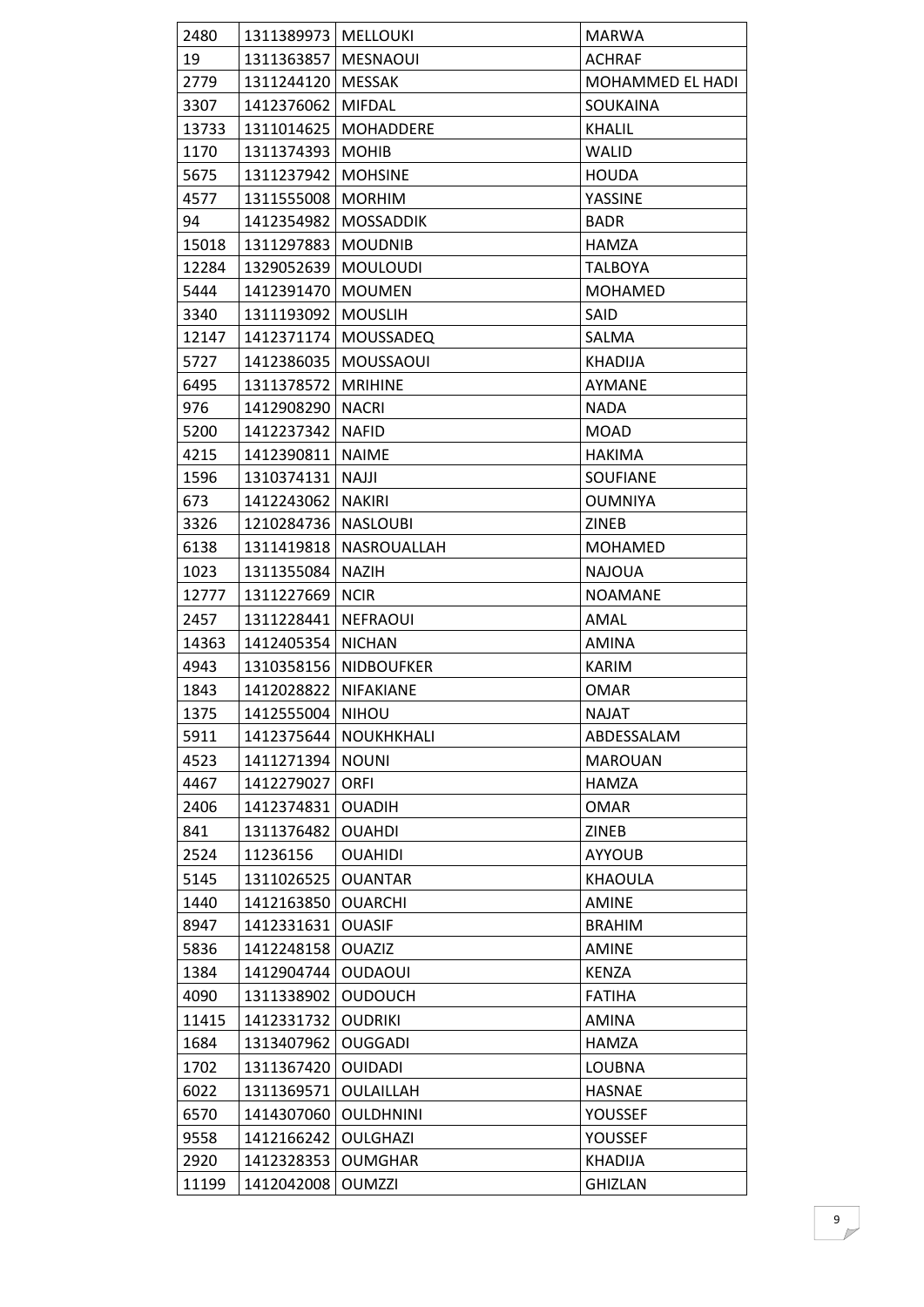| 2735  | 1412550401 OUZAY    |                  | YASIN            |
|-------|---------------------|------------------|------------------|
| 4612  | 1412291932   QADDI  |                  | ZAKARIA          |
| 14154 | 1311550602 QUESBY   |                  | <b>HIND</b>      |
| 9240  | 1311167692          | RAHALI           | <b>AYOUB</b>     |
| 8136  | 1412317735          | RAJY             | AMINE            |
| 3303  | 1311338223          | RAMI             | <b>MOUHSSINE</b> |
| 3639  | 1311383913          | <b>RAZZOUNE</b>  | <b>MANAL</b>     |
| 7999  | 1311377100          | RFAKI            | <b>KHADIJA</b>   |
| 3581  | 1412226028          | <b>RHOUMRISS</b> | ZAKARIA          |
| 4119  | 1311377668          | RIYANI           | <b>CHAIMAA</b>   |
| 15058 | 1210939852          | <b>ROUASS</b>    | <b>HAYAT</b>     |
| 3063  | 1311336017          | <b>ROUDANE</b>   | <b>OTHMANE</b>   |
| 2924  | 1311016536          | <b>ROUGHI</b>    | SALMA            |
| 9640  | 1311624180          | <b>ROUNDI</b>    | ABDELILLAH       |
| 4498  | 1311165231          | SAAD             | FATIMA-EZZAHRA   |
| 1447  | 1311331809          | SABOUR           | ABLA             |
| 638   | 1412336499          | SABY             | <b>MOSTAFA</b>   |
| 12584 | 1412347348          | <b>SADIKOUNE</b> | AYA              |
| 2562  | 1310235162          | SAFAOUI          | <b>OTMAN</b>     |
| 3730  | 1311237715          | SAHL             | <b>KHADIJA</b>   |
| 2540  | 1311235368          | <b>SAKIF</b>     | <b>BRAHIM</b>    |
| 3068  | 1311227617          | <b>SAKRI</b>     | ADIL             |
| 349   | 1412242844          | SALIMI           | <b>MERIEM</b>    |
| 3599  | 1311352666   SAMID  |                  | ABDESSAMAD       |
| 3216  | 1311237313          | <b>SAMIL</b>     | <b>HICHAM</b>    |
| 1354  | 1412360117          | SAMKOUK          | FATIMA ZAHRA     |
| 8838  | 1412247350          | SASSI            | ABDELLAH         |
| 6550  | 1311031857   SBABA  |                  | <b>MINA</b>      |
| 1713  | 1412384139          | SBAI             | <b>OTHMANE</b>   |
| 2250  | 1311274771 SBAI     |                  | SALAH            |
| 3784  | 1412241197   SERSER |                  | <b>ELHASSAN</b>  |
| 1919  | 1412227744   SERSIF |                  | <b>ESSADDIK</b>  |
| 4311  | 1412533828          | <b>SERSSIF</b>   | HAMZA            |
| 761   | 1412384010          | <b>SMIRI</b>     | <b>ELMEHDI</b>   |
| 6306  | 1311524966          | <b>SOBHY</b>     | ZINEB            |
| 2019  | 1311288099          | <b>SOUFI</b>     | <b>MAROUA</b>    |
| 6725  | 1412365414          | SOUJAA           | ABDELKARIM       |
| 3283  | 1311942142          | <b>STILA</b>     | <b>AYOUB</b>     |
| 4053  | 1311030740          | <b>TAFKIRTE</b>  | <b>MOUNIR</b>    |
| 6837  | 1311359617          | <b>TAHRI</b>     | AHMED            |
| 11813 | 1412272339          | <b>TALIBI</b>    | KHAOULA          |
| 1046  | 1412380517          | <b>TANTAOUI</b>  | <b>MERIEM</b>    |
| 1179  | 1412322649          | <b>TAOUGAR</b>   | <b>KAWTAR</b>    |
| 5265  | 1412010328          | <b>TARNATA</b>   | <b>IMAD</b>      |
| 9556  | 1311250255          | <b>TENNOUNE</b>  | ZINEB            |
| 475   | 1414968399          | <b>TIJANI</b>    | SALMA            |
| 12935 | 1414413131          | <b>TIMOUYASS</b> | LAHCEN           |
| 18261 | 1311849625          | <b>TOUFAKLIM</b> | <b>MOHAMED</b>   |
| 6568  | 1412230992          | <b>TOUMARTE</b>  | <b>HAKIMA</b>    |